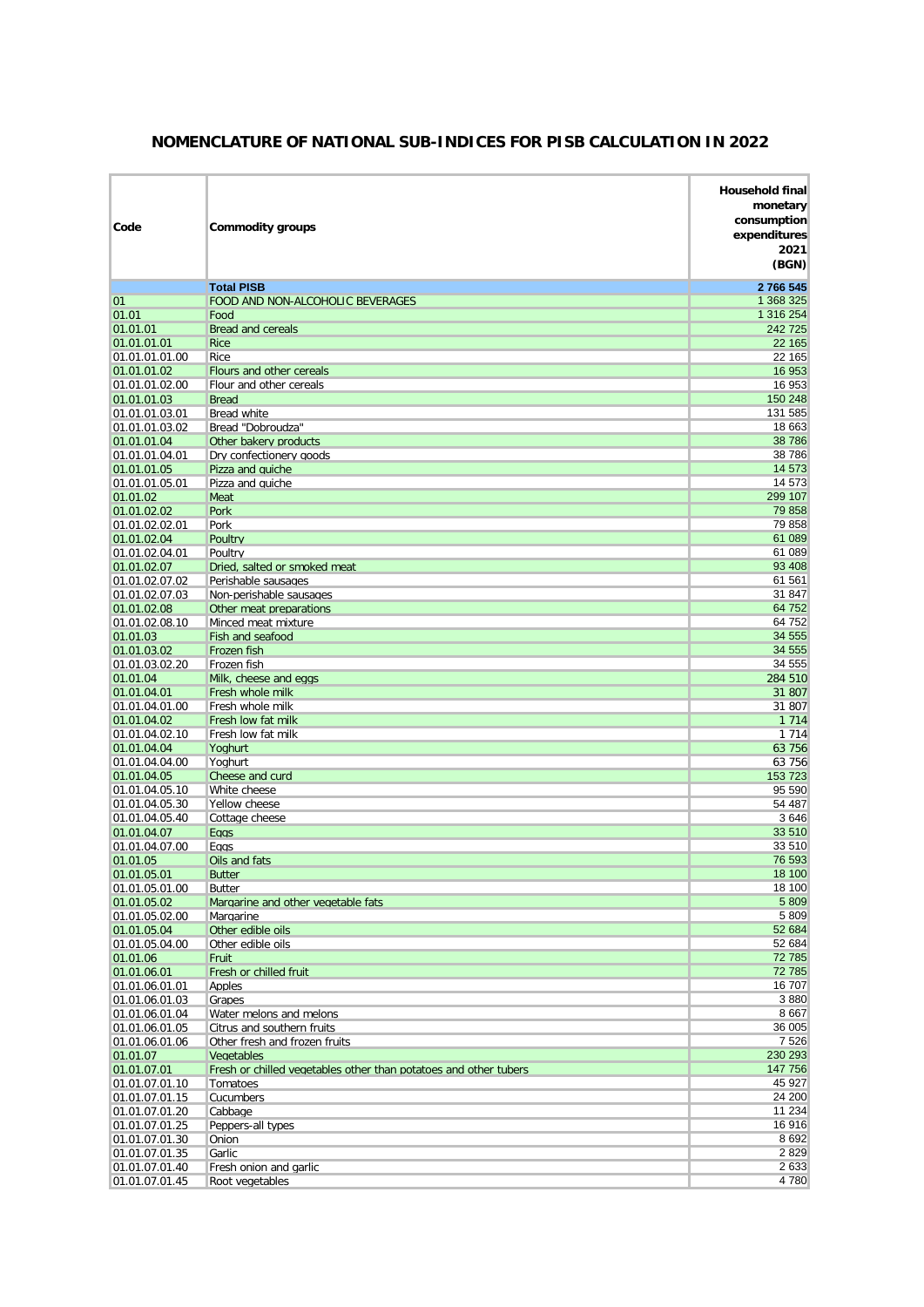| Code                             | <b>Commodity groups</b>                                                                    | <b>Household final</b><br>monetary<br>consumption<br>expenditures<br>2021<br>(BGN) |
|----------------------------------|--------------------------------------------------------------------------------------------|------------------------------------------------------------------------------------|
| 01.01.07.01.50                   | Foliaceous vegetables and radishes                                                         | 3976                                                                               |
| 01.01.07.01.55                   | Other fresh and frozen vegetables                                                          | 7727                                                                               |
| 01.01.07.01.60                   | Olives                                                                                     | 18842                                                                              |
| 01.01.07.03                      | Dried vegetables, other preserved or processed vegetables                                  | 53 781<br>22 982                                                                   |
| 01.01.07.03.01<br>01.01.07.03.02 | Kidney beans<br>Lentils                                                                    | 10891                                                                              |
| 01.01.07.03.03                   | Canned vegetables                                                                          | 19 908                                                                             |
| 01.01.07.04                      | <b>Potatoes</b>                                                                            | 28 756                                                                             |
| 01.01.07.04.10                   | Potatoes                                                                                   | 28756                                                                              |
| 01.01.08                         | Sugar, jam, honey, chocolate and confectionery                                             | 56 595                                                                             |
| 01.01.08.01                      | Sugar                                                                                      | 20 20 5<br>20 20 5                                                                 |
| 01.01.08.01.00<br>01.01.08.02    | Sugar<br>Jams, marmalades and honey                                                        | 11 232                                                                             |
| 01.01.08.02.00                   | Jams, marmalades and honey                                                                 | 11 2 3 2                                                                           |
| 01.01.08.03                      | Chocolate                                                                                  | 18 952                                                                             |
| 01.01.08.03.02                   | Chocolate and chokolate products                                                           | 18 952                                                                             |
| 01.01.08.04                      | Confectionery products                                                                     | 6 20 6                                                                             |
| 01.01.08.04.00                   | Confectionery products                                                                     | 6 20 6<br>19 091                                                                   |
| 01.01.09<br>01.01.09.01          | Food products n.e.c.<br>Sauces, condiments                                                 | 3757                                                                               |
| 01.01.09.01.10                   | Vinegar                                                                                    | 3757                                                                               |
| 01.01.09.02                      | Salt, spices and culinary herbs                                                            | 8 3 8 5                                                                            |
| 01.01.09.02.10                   | Salt                                                                                       | 3 1 5 9                                                                            |
| 01.01.09.02.20                   | Fresh vegetable spices                                                                     | 1 1 5 2                                                                            |
| 01.01.09.02.30                   | Dried vegetables spices                                                                    | 4 0 7 4                                                                            |
| 01.01.09.03<br>01.01.09.03.00    | Baby food<br>Homogenised baby food and dietary preparations                                | 6949<br>6949                                                                       |
| 01.02                            | Non-alcoholic beverages                                                                    | 52 071                                                                             |
| 01.02.01                         | Coffee, tea and cocoa                                                                      | 28 6 26                                                                            |
| 01.02.01.01                      | Coffee                                                                                     | 28 6 26                                                                            |
| 01.02.01.01.00                   | Coffee                                                                                     | 28 6 26                                                                            |
| 01.02.02                         | Mineral waters, soft drinks, fruit and vegetable juices                                    | 23 4 4 5                                                                           |
| 01.02.02.02<br>01.02.02.02.10    | Soft drinks<br>Soft drinks                                                                 | 23 4 45<br>23 4 45                                                                 |
| 03                               | <b>CLOTHING AND FOOTWEAR</b>                                                               | 120 549                                                                            |
| 03.01                            | Clothing                                                                                   | 69 185                                                                             |
| 03.01.02                         | Garments                                                                                   | 69 185                                                                             |
| 03.01.02.01                      | Garments for men                                                                           | 21 0 79                                                                            |
| 03.01.02.01.10<br>03.01.02.01.30 | Outer garments for men                                                                     | 4 4 1 8                                                                            |
| 03.01.02.01.35                   | Trousers for men<br>Shirts for men                                                         | 6 2 9 0<br>2 1 6 8                                                                 |
| 03.01.02.01.40                   | Underwear and socks for men                                                                | 8 2 0 3                                                                            |
| 03.01.02.02                      | Garments for women                                                                         | 22 155                                                                             |
| 03.01.02.02.14                   | Outer garments for women                                                                   | 4 8 8 7                                                                            |
| 03.01.02.02.24                   | Costumes for women                                                                         | 911                                                                                |
| 03.01.02.02.29<br>03.01.02.02.34 | Blouses /incl. shirts/ for women<br>Underwear and stockings for women                      | 6 7 1 7<br>9 640                                                                   |
| 03.01.02.03                      | Garments for infants (0 to 2 years) and children (3 to 13 years)                           | 25 951                                                                             |
| 03.01.02.03.10                   | Children's overcoats                                                                       | 6 8 2 8                                                                            |
| 03.01.02.03.20                   | Children's underwear and socks                                                             | 14 290                                                                             |
| 03.01.02.03.30                   | Other childrens uppers                                                                     | 4 8 3 3                                                                            |
| 03.02                            | Footwear                                                                                   | 51 364                                                                             |
| 03.02.01<br>03.02.01.01          | Shoes and other footwear<br>Footwear for men                                               | 51 364<br>13 364                                                                   |
| 03.02.01.01.01                   | Men's leather shoes                                                                        | 13 364                                                                             |
| 03.02.01.02                      | Footwear for women                                                                         | 22 056                                                                             |
| 03.02.01.02.01                   | Women's leather shoes                                                                      | 22 056                                                                             |
| 03.02.01.03                      | Footwear for infants and children                                                          | 15 944                                                                             |
| 03.02.01.03.01                   | Children's leather shoes                                                                   | 15 944<br>719 464                                                                  |
| 04<br>04.03                      | HOUSING, WATER, ELECTRICITY, GAS AND OTHER FUELS<br>Maintenance and repair of the dwelling | 34 145                                                                             |
| 04.03.01                         | Materials for the maintenance and repair of the dwelling                                   | 34 145                                                                             |
| 04.03.01.00                      | Materials for the maintenance and repair of the dwelling                                   | 34 145                                                                             |
| 04.03.01.00.00                   | Materials for the maintenance and repair of the dwelling                                   | 34 145                                                                             |
| 04.04                            | Water supply and miscellaneous services relating to the dwelling                           | 115 905                                                                            |
| 04.04.01                         | Water supply                                                                               | 84 830                                                                             |
| 04.04.01.00<br>04.04.01.00.10    | Water supply<br>Water supply Blagoevgrad                                                   | 84 830<br>2 8 2 9                                                                  |
| 04.04.01.00.12                   | Water supply Burgas                                                                        | 4 4 6 2                                                                            |
| 04.04.01.00.14                   | Water supply Varna                                                                         | 6 984                                                                              |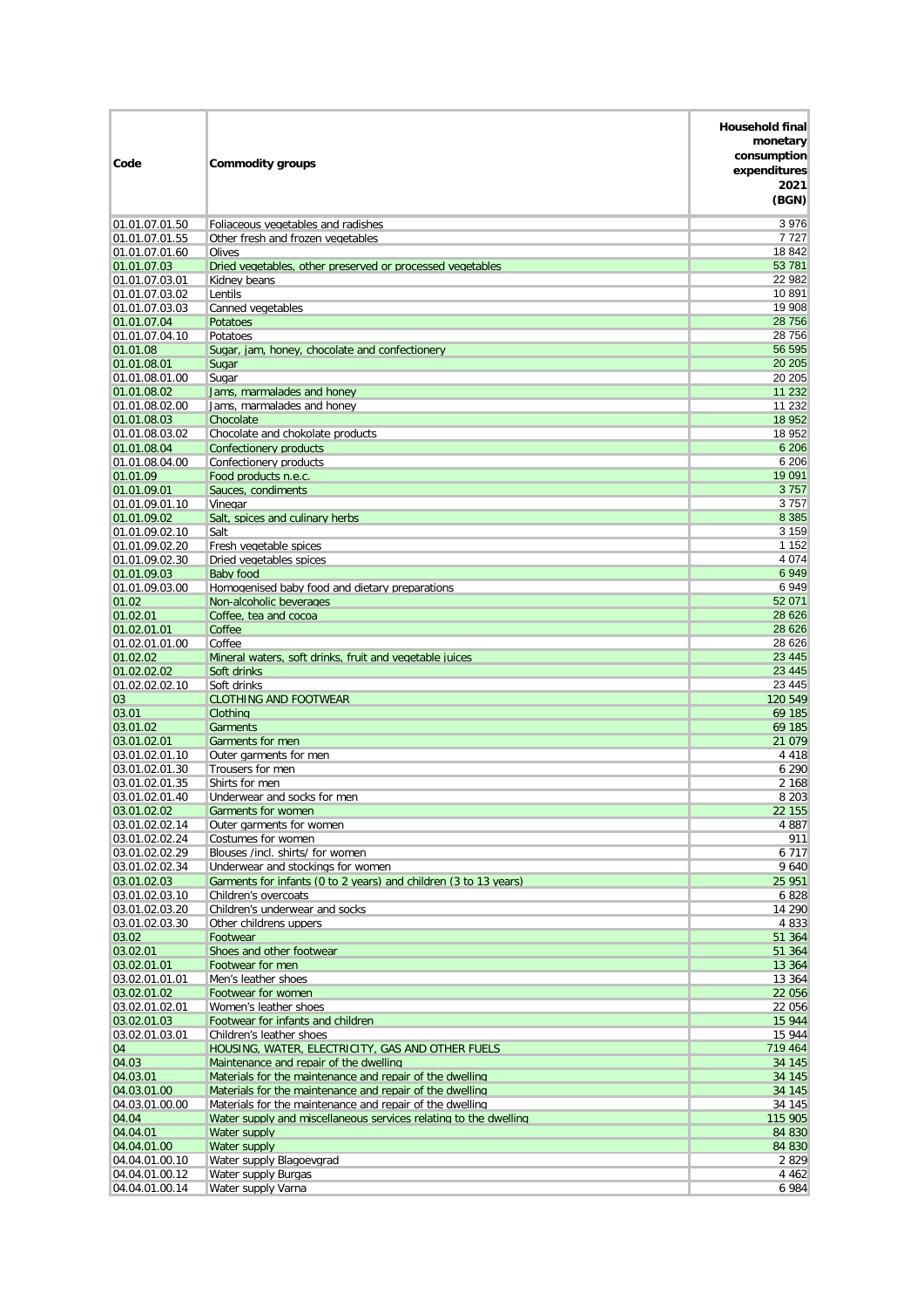| Code                             | <b>Commodity groups</b>                                                         | Household final<br>monetary<br>consumption<br>expenditures<br>2021<br>(BGN) |
|----------------------------------|---------------------------------------------------------------------------------|-----------------------------------------------------------------------------|
| 04.04.01.00.16                   | Water supply Veliko Tarnovo                                                     | 2 5 1 6                                                                     |
| 04.04.01.00.18                   | Water supply Vidin                                                              | 846                                                                         |
| 04.04.01.00.20                   | Water supply Vratsa                                                             | 2 4 0 5                                                                     |
| 04.04.01.00.22<br>04.04.01.00.24 | Water supply Gabrovo<br>Water supply Kardzhali                                  | 1 3 3 8<br>1 5 2 0                                                          |
| 04.04.01.00.26                   | Water supply Kyustendil                                                         | 905                                                                         |
| 04.04.01.00.28                   | Water supply Lovech                                                             | 1479                                                                        |
| 04.04.01.00.30                   | Water supply Montana                                                            | 1 4 5 1                                                                     |
| 04.04.01.00.32                   | Water supply Pazardzhik                                                         | 1 7 9 9                                                                     |
| 04.04.01.00.34                   | Water supply Pernik                                                             | 1 3 6 6                                                                     |
| 04.04.01.00.36<br>04.04.01.00.38 | Water supply Pleven<br>Water supply Plovdiv                                     | 3 4 1 9<br>6 7 7 2                                                          |
| 04.04.01.00.40                   | Water supply Razgrad                                                            | 1 901                                                                       |
| 04.04.01.00.42                   | Water supply Ruse                                                               | 3 4 0 6                                                                     |
| 04.04.01.00.44                   | Water supply Silistra                                                           | 1 7 1 3                                                                     |
| 04.04.01.00.46                   | Water supply Sliven                                                             | 1 5 8 3                                                                     |
| 04.04.01.00.48<br>04.04.01.00.50 | Water supply Smolyan<br>Water supply Sofia (stolitsa)                           | 899<br>20 5 23                                                              |
| 04.04.01.00.52                   | Water supply Stara Zagora                                                       | 4 708                                                                       |
| 04.04.01.00.54                   | Water supply Dobrich                                                            | 2 197                                                                       |
| 04.04.01.00.56                   | Water supply Targovishte                                                        | 1 2 5 8                                                                     |
| 04.04.01.00.58                   | Water supply Haskovo                                                            | 3 1 0 2                                                                     |
| 04.04.01.00.60                   | Water supply Shumen                                                             | 2 1 9 0                                                                     |
| 04.04.01.00.62<br>04.04.02       | Water supply Yambol<br>Refuse collection and disposal                           | 1 2 5 9<br>5 3 0 6                                                          |
| 04.04.02.00                      | Refuse collection and disposal                                                  | 5 3 0 6                                                                     |
| 04.04.02.00.00                   | Refuse collection and disposal                                                  | 5 3 0 6                                                                     |
| 04.04.03                         | Sewage collection                                                               | 25 769                                                                      |
| 04.04.03.00                      | Sewage collection and water purfication service                                 | 25 769                                                                      |
| 04.04.03.00.10<br>04.04.03.00.11 | Sewerage collection Blagoevgrad<br>Sewerage collection Burgas                   | 352<br>1 2 2 8                                                              |
| 04.04.03.00.12                   | Sewerage collection Varna                                                       | 1 1 3 1                                                                     |
| 04.04.03.00.13                   | Sewerage collection Veliko Tarnovo                                              | 211                                                                         |
| 04.04.03.00.14                   | Sewerage collection Vidin                                                       | 81                                                                          |
| 04.04.03.00.15<br>04.04.03.00.16 | Sewerage collection Vratsa<br>Sewerage collection Gabrovo                       | 217<br>93                                                                   |
| 04.04.03.00.17                   | Sewerage collection Kardzhali                                                   | 64                                                                          |
| 04.04.03.00.18                   | Sewerage collection Kyustendil                                                  | 75                                                                          |
| 04.04.03.00.19                   | Sewerage collection Lovech                                                      | 73                                                                          |
| 04.04.03.00.20                   | Sewerage collection Montana                                                     | 115                                                                         |
| 04.04.03.00.21<br>04.04.03.00.22 | Sewerage collection Pazardzhik<br>Sewerage collection Pernik                    | 157<br>131                                                                  |
| 04.04.03.00.23                   | Sewerage collection Pleven                                                      | 228                                                                         |
| 04.04.03.00.24                   | Sewerage collection Plovdiv                                                     | 461                                                                         |
| 04.04.03.00.25                   | Sewerage collection Razgrad                                                     | 32                                                                          |
| 04.04.03.00.26                   | Sewerage collection Ruse                                                        | 235                                                                         |
| 04.04.03.00.27<br>04.04.03.00.28 | Sewerage collection Silistra<br>Sewerage collection Sliven                      | 61<br>42                                                                    |
| 04.04.03.00.29                   | Sewerage collection Smolyan                                                     | 128                                                                         |
| 04.04.03.00.30                   | Sewerage collection Sofia (stolitsa)                                            | 6 2 5 8                                                                     |
| 04.04.03.00.31                   | Sewerage collection Stara Zagora                                                | 195                                                                         |
| 04.04.03.00.32                   | Sewerage collection Dobrich                                                     | 150                                                                         |
| 04.04.03.00.33<br>04.04.03.00.34 | Sewerage collection Targovishte<br>Sewerage collection Haskovo                  | 73<br>120                                                                   |
| 04.04.03.00.35                   | Sewerage collection Shumen                                                      | 77                                                                          |
| 04.04.03.00.36                   | Sewerage collection Yambol                                                      | 54                                                                          |
| 04.04.03.00.37                   | Water purification services Blagoevgrad                                         | 289                                                                         |
| 04.04.03.00.38                   | Water purification services Burgas                                              | 1 3 5 3                                                                     |
| 04.04.03.00.39<br>04.04.03.00.40 | Water purification services Varna<br>Water purification services Veliko Tarnovo | 1 2 9 8<br>436                                                              |
| 04.04.03.00.41                   | Water purification services Vratsa                                              | 291                                                                         |
| 04.04.03.00.42                   | Water purification services Gabrovo                                             | 218                                                                         |
| 04.04.03.00.43                   | Water purification services Kardzhali                                           | 170                                                                         |
| 04.04.03.00.44                   | Water purification services Kyustendil                                          | 115                                                                         |
| 04.04.03.00.45<br>04.04.03.00.46 | Water purification services Lovech<br>Water purification services Montana       | 232<br>176                                                                  |
| 04.04.03.00.47                   | Water purification services Pazardzhik                                          | 301                                                                         |
| 04.04.03.00.48                   | Water purification services Pernik                                              | 233                                                                         |
| 04.04.03.00.49                   | Water purification services Pleven                                              | 414                                                                         |
| 04.04.03.00.50                   | Water purification services Plovdiv                                             | 1 608                                                                       |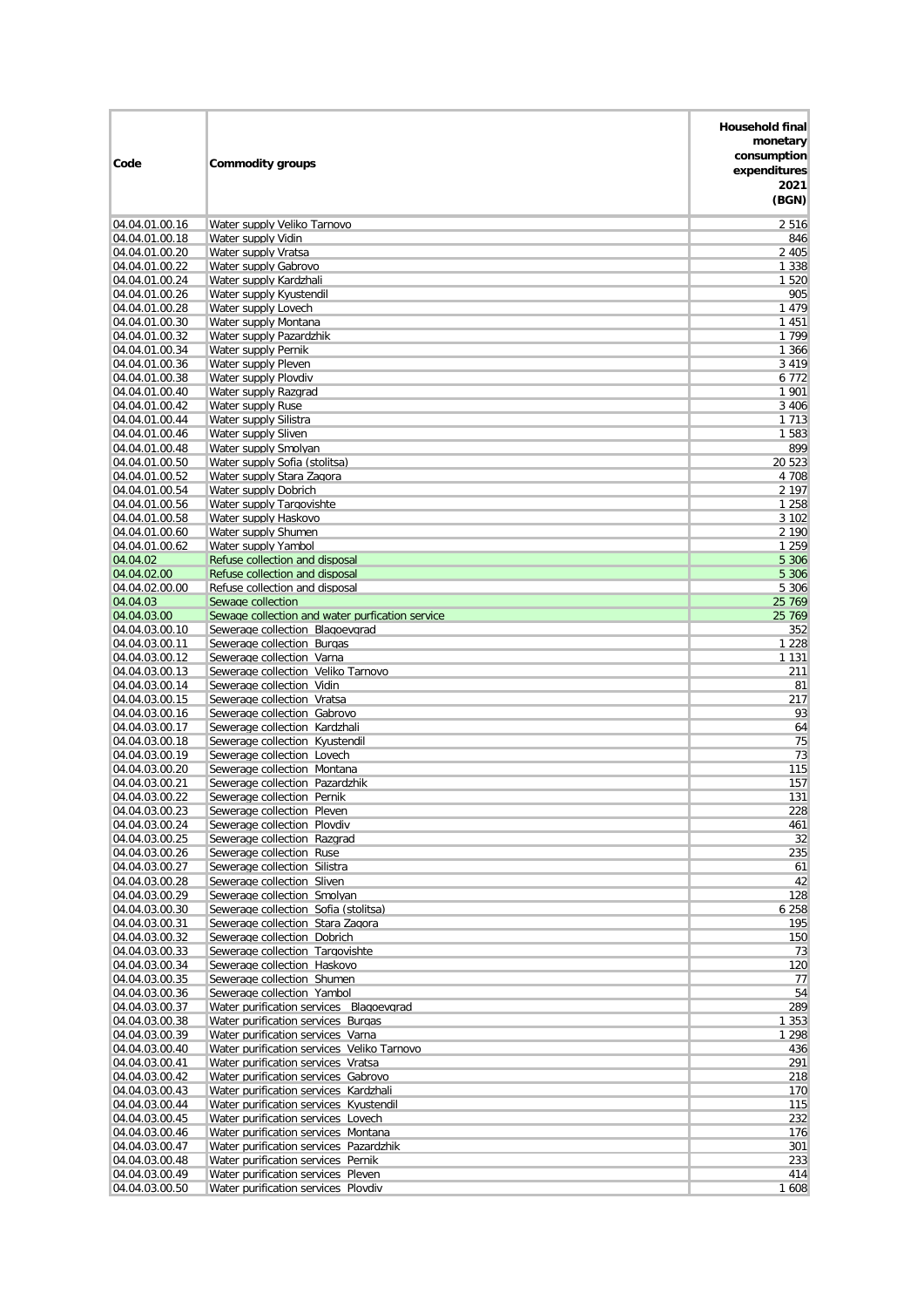| Code                             | <b>Commodity groups</b>                                                                      | <b>Household final</b><br>monetary<br>consumption<br>expenditures<br>2021<br>(BGN) |
|----------------------------------|----------------------------------------------------------------------------------------------|------------------------------------------------------------------------------------|
| 04.04.03.00.51                   | Water purification services Razgrad                                                          | 86                                                                                 |
| 04.04.03.00.52                   | Water purification services Ruse                                                             | 296                                                                                |
| 04.04.03.00.53                   | Water purification services Silistra                                                         | 145                                                                                |
| 04.04.03.00.54<br>04.04.03.00.55 | Water purification services Sliven<br>Water purification services Smolyan                    | 204<br>123                                                                         |
| 04.04.03.00.56                   | Water purification services Sofia (stolitsa)                                                 | 4 1 2 0                                                                            |
| 04.04.03.00.57                   | Water purification services Stara Zagora                                                     | 538                                                                                |
| 04.04.03.00.58                   | Water purification services Dobrich                                                          | 212                                                                                |
| 04.04.03.00.59                   | Water purification services Targovishte                                                      | 98                                                                                 |
| 04.04.03.00.60<br>04.04.03.00.61 | Water purification services Haskovo<br>Water purification services Shumen                    | 294<br>286                                                                         |
| 04.04.03.00.61                   | Water purification services Vidin                                                            | 54                                                                                 |
| 04.04.03.00.63                   | Water purification services Yambol                                                           | 137                                                                                |
| 04.05                            | Electricity, gas and other fuels                                                             | 569 414                                                                            |
| 04.05.01<br>04.05.01.00          | Electricity<br>Electricity                                                                   | 410 860<br>410 860                                                                 |
| 04.05.01.00.01                   | Electricity - daily tariff                                                                   | 342 541                                                                            |
| 04.05.01.00.02                   | Electricity - night tariff                                                                   | 68 319                                                                             |
| 04.05.04                         | Solid fuels                                                                                  | 142 087                                                                            |
| 04.05.04.09                      | Other solid fuels<br>Firewood                                                                | 142 087<br>135 105                                                                 |
| 04.05.04.09.10<br>04.05.04.09.20 | Pellets                                                                                      | 6982                                                                               |
| 04.05.05                         | <b>Heat energy</b>                                                                           | 16 4 67                                                                            |
| 04.05.05.00                      | Heat energy                                                                                  | 16 467                                                                             |
| 04.05.05.00.01                   | Heat energy for dwellings heating                                                            | 10 413                                                                             |
| 04.05.05.00.02                   | Heat energy for water heating                                                                | 6 0 5 4                                                                            |
| 05                               | FURNISHINGS, HOUSEHOLD EQUIPMENT AND ROUTINE HOUSEHOLD MAINTENANCE                           | 71864                                                                              |
| 05.05                            | Tools and equipment for house and garden                                                     | 5 8 5 5                                                                            |
| 05.05.02                         | Small tools and miscellaneous accessories                                                    | 5 8 5 5                                                                            |
| 05.05.02.02                      | Miscellaneous small tool accessories                                                         | 5 8 5 5                                                                            |
| 05.05.02.02.00<br>05.06          | Miscellaneous small tool accessories<br>Goods and services for routine household maintenance | 5855<br>66 009                                                                     |
| 05.06.01                         | Non-durable household goods                                                                  | 66 009                                                                             |
| 05.06.01.01                      | Cleaning and maintenance products                                                            | 66 009                                                                             |
| 05.06.01.01.01                   | Cleaning products for utensils                                                               | 12 010                                                                             |
| 05.06.01.01.03                   | Other washing articles                                                                       | 53 999                                                                             |
| 06                               | <b>HEALTH</b>                                                                                | 305 110                                                                            |
| 06.01                            | Medical products, appliances and equipment                                                   | 282 610                                                                            |
| 06.01.01                         | <b>Pharmaceutical products</b>                                                               | 280 668                                                                            |
| 06.01.01.00<br>06.01.01.00.13    | <b>Pharmaceutical products</b><br>Nervous system medicines without prescription              | 280 668<br>14 911                                                                  |
| 06.01.01.00.19                   | Blood and blood forming organs medicines without prescription                                | 7 4 1 8                                                                            |
| 06.01.01.00.23                   | Musculo-skeletal system medicines without prescription                                       | 5 8 1 0                                                                            |
| 06.01.01.00.26                   | Dermatologicals without prescription                                                         | 2859                                                                               |
| 06.01.01.00.33                   | Cardiovascular system medicines with prescription                                            | 79 624                                                                             |
| 06.01.01.00.43                   | Antiinfetives for systemic use with prescription                                             | 23 897                                                                             |
| 06.01.01.00.63                   | Cardiovascular system medicines according to the NHIF Possitive List                         | 56 520                                                                             |
| 06.01.01.00.65                   | Alimentary tract and metabolism medicines according to the NHIF Possitive List               | 29 508                                                                             |
| 06.01.01.00.66                   | Nervous system medicines according to the NHIF Possitive List                                | 30 031                                                                             |
| 06.01.01.00.69                   | Respiratory system medicines according to the NHIF Possitive List                            | 25 441                                                                             |
| 06.01.01.00.73                   | Sensory organs medicines according to the NHIF Possitive List                                | 4 6 4 9                                                                            |
| 06.01.02                         | Other medical products                                                                       | 1942                                                                               |
| 06.01.02.09                      | Other medical products n.e.c.                                                                | 1942                                                                               |
| 06.01.02.09.00                   | Other medical products n.e.c.                                                                | 1942                                                                               |
| 06.02                            | Out-patient services                                                                         | 8 4 7 6                                                                            |
| 06.02.01                         | <b>Medical services</b>                                                                      | 3 9 4 6                                                                            |
| 06.02.01.01                      | General practice                                                                             | 924                                                                                |
| 06.02.01.01.10                   | General practice with contract with NHIF                                                     | 924                                                                                |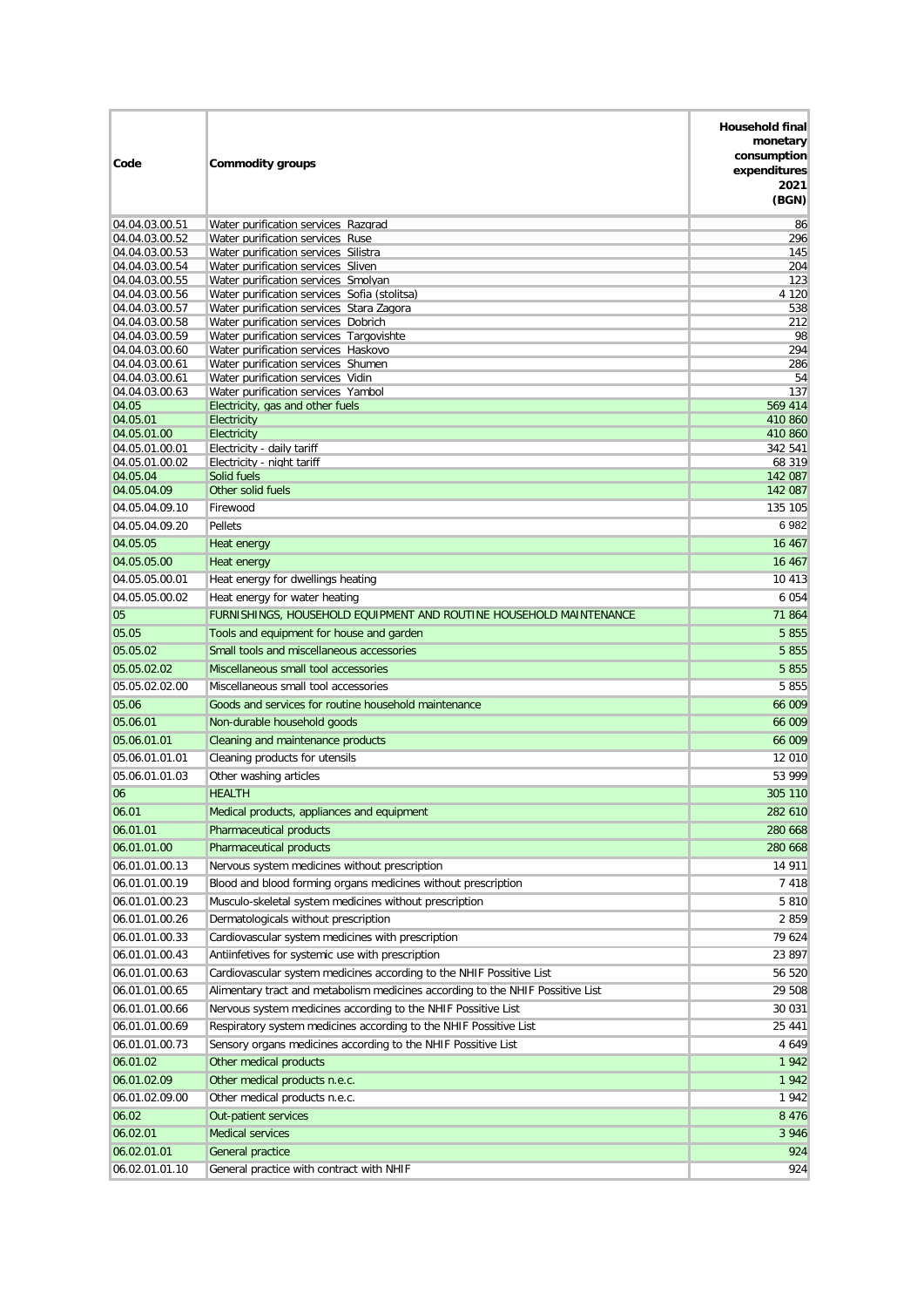| Code           | <b>Commodity groups</b>                                                   | <b>Household final</b><br>monetary<br>consumption<br>expenditures<br>2021<br>(BGN) |
|----------------|---------------------------------------------------------------------------|------------------------------------------------------------------------------------|
| 06.02.01.02    | Specialist practice                                                       | 3 0 2 2                                                                            |
| 06.02.01.02.02 | Specialist practice without contract with NHIF                            | 3 0 2 2                                                                            |
| 06.02.02       | <b>Dental services</b>                                                    | 4 5 3 0                                                                            |
| 06.02.02.00    | <b>Dental services</b>                                                    | 4 5 3 0                                                                            |
| 06.02.02.00.01 | Dental services of dentists with contract with NHIF                       | 4 5 3 0                                                                            |
| 06.03          | <b>Hospital services</b>                                                  | 14 0 24                                                                            |
| 06.03.00       | <b>Hospital services</b>                                                  | 14 0 24                                                                            |
| 06.03.00.00    | <b>Hospital services</b>                                                  | 14 0 24                                                                            |
| 06.03.00.00.00 | Hospital services                                                         | 14 0 24                                                                            |
| 07             | <b>TRANSPORT</b>                                                          | 30 670                                                                             |
| 07.03          | <b>Transport services</b>                                                 | 30 670                                                                             |
| 07.03.01       | Passenger transport by railway                                            | 8 3 8 7                                                                            |
| 07.03.01.01    | Passenger transport by train                                              | 5 1 7 2                                                                            |
| 07.03.01.01.10 | Railway ticket in zone 1 - 60 KM                                          | 3 6 1 7                                                                            |
| 07.03.01.01.20 | Railway ticket in zone 61 - 160 KM                                        | 1 0 4 8                                                                            |
| 07.03.01.01.30 | Railway ticket in zone 161 - 400 KM                                       | 382                                                                                |
| 07.03.01.01.40 | Railway ticket in zone 401 - 900 KM                                       | 125                                                                                |
| 07.03.01.02    | Urban passenger transport by underground and tram                         | 3 2 1 5                                                                            |
| 07.03.01.02.00 | Urban passenger transport by underground and tram                         | 3 2 1 5                                                                            |
| 07.03.02       | Passenger transport by road                                               | 22 283                                                                             |
| 07.03.02.01    | Passenger transport by bus and coach                                      | 22 28 3                                                                            |
| 07.03.02.01.10 | Coach passenger transport                                                 | 15 677                                                                             |
| 07.03.02.01.20 | Urban bus passenger transport. incl. troley                               | 6 606                                                                              |
| 08             | <b>COMMUNICATION</b>                                                      | 3 0 7 1                                                                            |
| 08.03          | Telephone and telefax services                                            | 3 0 7 1                                                                            |
| 08.03.00       | Telephone and telefax services                                            | 3 0 7 1                                                                            |
| 08.03.00.01    | Wired telephone services                                                  | 3 0 7 1                                                                            |
| 08.03.00.01.10 | Installation and subscription costs of fixed personal telephone equipment | 3 0 4 3                                                                            |